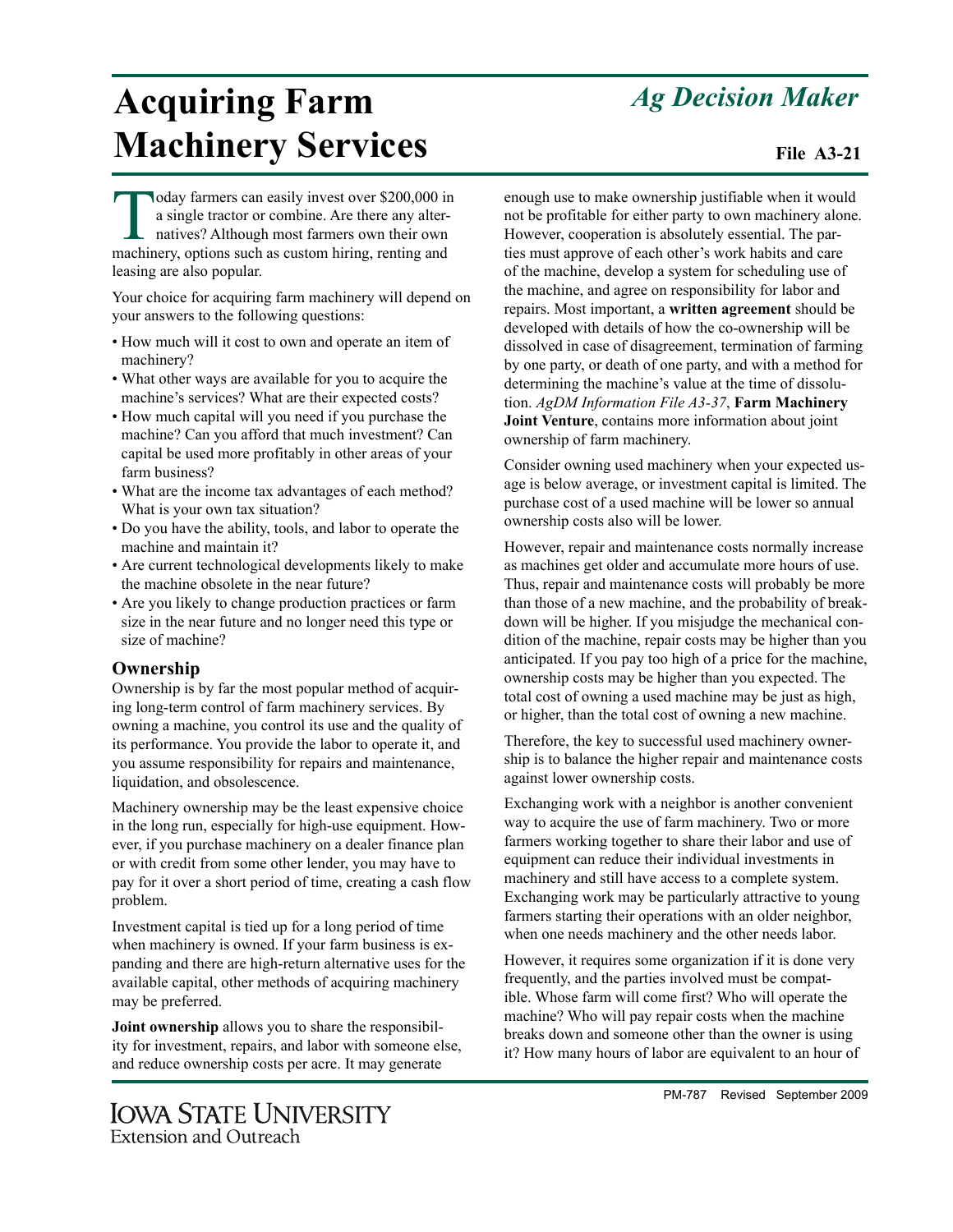#### machine time?

Exchanging labor for use of a complete line of machinery probably requires 5 to 10 acres of field labor to match the value of each acre of machinery use. Many family agreements are based on fewer acres than this, however.

#### **Custom Hire**

Custom hiring is a popular method of gaining short-term control of farm machinery, particularly for harvesting and for applying fertilizer and pesticides. Custom services may be available from a neighbor, a local dealer, or a business specializing in custom farming that performs all types of field operations.

See *AgDM Information File A3-10,* Iowa Farm Custom Rate Survey *(FM1698)* for information on custom rates.

#### **Advantages**

Custom hiring has several advantages compared to other methods of acquiring machine services.

- You get a machine and an **operator**. That means you don't have to assume the responsibility for operating the machine or its daily care. You can perform some other task such as hauling or drying grain while the machine is operating, reducing the need to hire extra help.
- You have no long-term capital commitment in the machine. Costs of custom hiring can come from operating capital.
- You have no responsibility or costs for machine repairs.
- You have no responsibility for liquidation of the machine if you change production practices and no longer need it, or if you retire.
- You know in advance what your costs will be so you can budget and project your cash flow more accurately.
- The custom operator's machine will probably be newer, in better mechanical condition, and larger than one you could afford to own yourself.
- Custom hiring is particularly useful for specialized machines that are expensive to purchase and used only seasonally. This method also is attractive for operators with limited investment capital and for small-scale farmers.

#### **Disadvantages**

Custom hiring may also have some disadvantages, but their importance will depend on the situation in your local area.

- There may not be a competent operator and machine available for hire.
- You will not be operating the machine so you will not have complete control over the quality of the job per-

#### formed.

• The custom operator may not get to your farm exactly when you want or during the optimum time for your crop because of scheduling problems. Also some custom operators charge different rates for services, depending on the date they are completed.

#### **Rental**

A rental agreement secures the use of a machine for a short period of time. Charges are usually made per acre, hour, day, week, month, or season, with a minimum charge even if actual use is less than that specified in the contract.

Rental agreements differ from custom hire in several ways:

- An operator is not furnished. You have responsibility for operation and daily maintenance of the machine.
- You will probably have to carry liability insurance and property damage insurance on the machine, depending on the type of rental contract.
- You are responsible for daily maintenance, and you may be responsible for major repairs on longer term contracts.
- Since you operate the machine, you can control the quality of the job and use it whenever you want during the rental period. However, availability may still be a problem if there are no dealers with rental programs in your area. And if a machine isn't available when you need it, you may have the same timeliness disadvantage as under custom hire.

There are two types of rental programs: In a **pure rental** program, a dealer rents a machine to a succession of customers until it reaches a certain age or use level, or until it is worn out or obsolete. It is cleaned and reconditioned each time it is brought back. At the end of its rental life, the dealer may offer it for sale as a used machine or retire it.

In a **rollover** program, a dealer rents or sells a new machine to a customer for one season. At the end of the season, the machine is returned, cleaned up and placed on the dealer's lot as a good, low hours used machine. In some cases the operator actually owns the machine and trades it each year. Another customer may rent or buy the used machine for the second season, and so on.

People using rental machines sometimes neglect their daily care and maintenance, so rental charges may be high to cover above average repair and reconditioning costs. Consequently, pure rental of farm machinery is not very common. Pure rental programs are more common for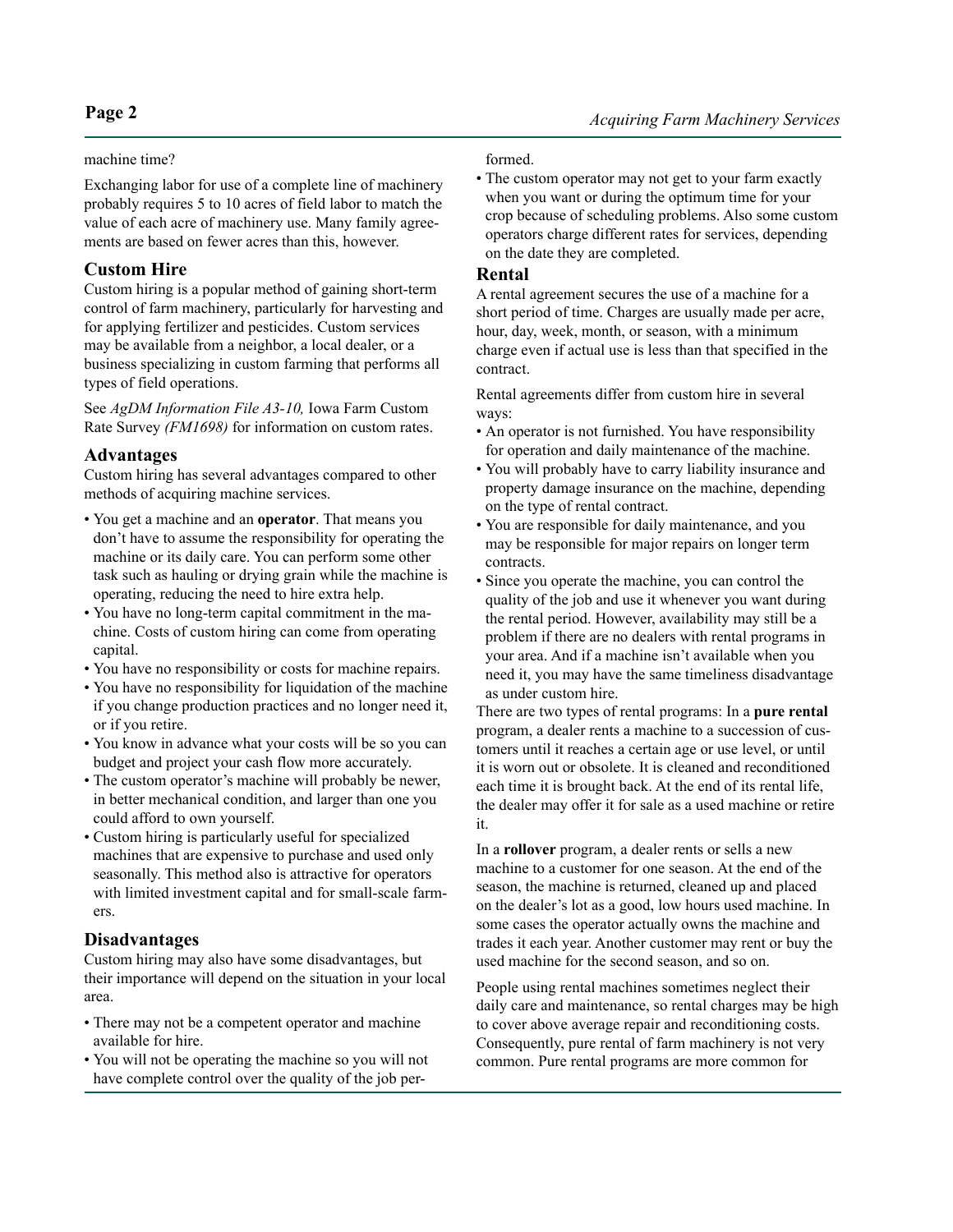lawn and garden or industrial and construction equipment. For small items the rental charge is often payable in advance. For larger machines you may be able to pay part of the charge when you return the machine.

**Short-term** rental of farm machinery should be considered if:

- You need an expensive machine such as a grain drill for only a short period of time each year.
- You want to supplement your present machinery system temporarily, during a late season or emergency, for example.
- You want to try a new technology or production practice on your farm before buying the machine that performs it.

See *AgDM Information File A3-10*, **Iowa Farm Custom Rate Survey** (FM 1698) for information on how to compute a short term rental rate.

#### **Leasing**

Long-term leasing of farm machinery is becoming more popular, although it has not grown as rapidly in agriculture as in some nonfarm industries. Leases of 3 to 5 years in length are most common. Like ownership, leasing gives you complete control of the machine for the period of the lease. You are responsible for labor to operate it, for repair costs, and other operating expenses. At the end of the lease period, you have the options of turning the machine in for a new leased machine, purchasing it, or returning it to the lessor.

Farm machinery leases are typically available from commercial leasing organizations, farm lenders, and machinery dealers. Leases from commercial leasing organizations and local lenders will be very similar. Their leases are usually self-liquidating-customer payments cover all purchase costs and interest on their investment. The customer is free to make the choices of make and model, dealer to purchase from, and price. Then the leasing organization makes the actual purchase. At the end of the lease term they may transfer title to the lessee under a purchase option, sell the machine privately, or sell it at public auction.

There are two types of lease plans available for farm machinery. An **operating** lease typically requires annual or semi-annual payments, usually due in advance. At the end of the lease period the operator has the option of purchasing the machine at approximately its fair market value. The lease payments are considered to be ordinary operating expenses for tax purposes. With a **finance** (or capital) lease, the payment schedule is similar, but the operator

is considered to be the owner of the machine, and it is included on the farm depreciation schedule. At the end of the lease the operator still has the choice of making a final payment and keeping the machine, or returning it to the dealer. A finance lease is similar to a conditional sales contract with a final balloon payment.

Most leases require the lessee to pay any property or use taxes, insurance premiums, and repair costs. Warranty coverage is usually extended to the lessee. Lease contracts usually require that the lessee pay a substantial penalty if the lease is terminated early, or if the accumulated hours of use exceed the maximum specified in the agreement.

Leasing machinery has several advantages:

- Leasing is a hedge against inflation. Leasing payments are determined at the time the lease is signed, so future payments are locked in regardless of any inflation or variations in interest rates.
- Leasing transfers some of the risk of obsolescence and liquidation to the lessor, who owns the used machine at the end of the lease.
- Leasing may conserve your investment capital for other uses in your farm business. Lessors may be able to acquire investment funds at lower interest rates than farmers can.
- Lease payments may be lower than loan payments for acquiring the same machine, in the short run.
- Farmers in low income tax brackets may benefit from letting the lessor "use" their depreciation deductions in exchange for lower lease payments. This is especially true if the operator would not be able to take advantage of section 179 "expensing" for a purchase.

Leasing farm machinery may be more profitable than owning it in a rapidly expanding farm business with highreturn competing uses for available capital. It may also be an attractive alternative for older farmers who plan to retire in 3 to 5 years and want modern machinery without liquidation responsibility. However, it does not allow the operator to build up equity value in the machinery, and often is more expensive than owning in the long run.

#### **Tax Considerations**

For **ownership** of machinery, all regular operating expenses such as fuel costs, repair and maintenance costs, property or use taxes, insurance premiums, and hired labor costs can be deducted. Purchase payments must be capitalized and recovered through a depreciation deduction, but interest charges on credit purchase payments can be deducted as ordinary operating expenses.